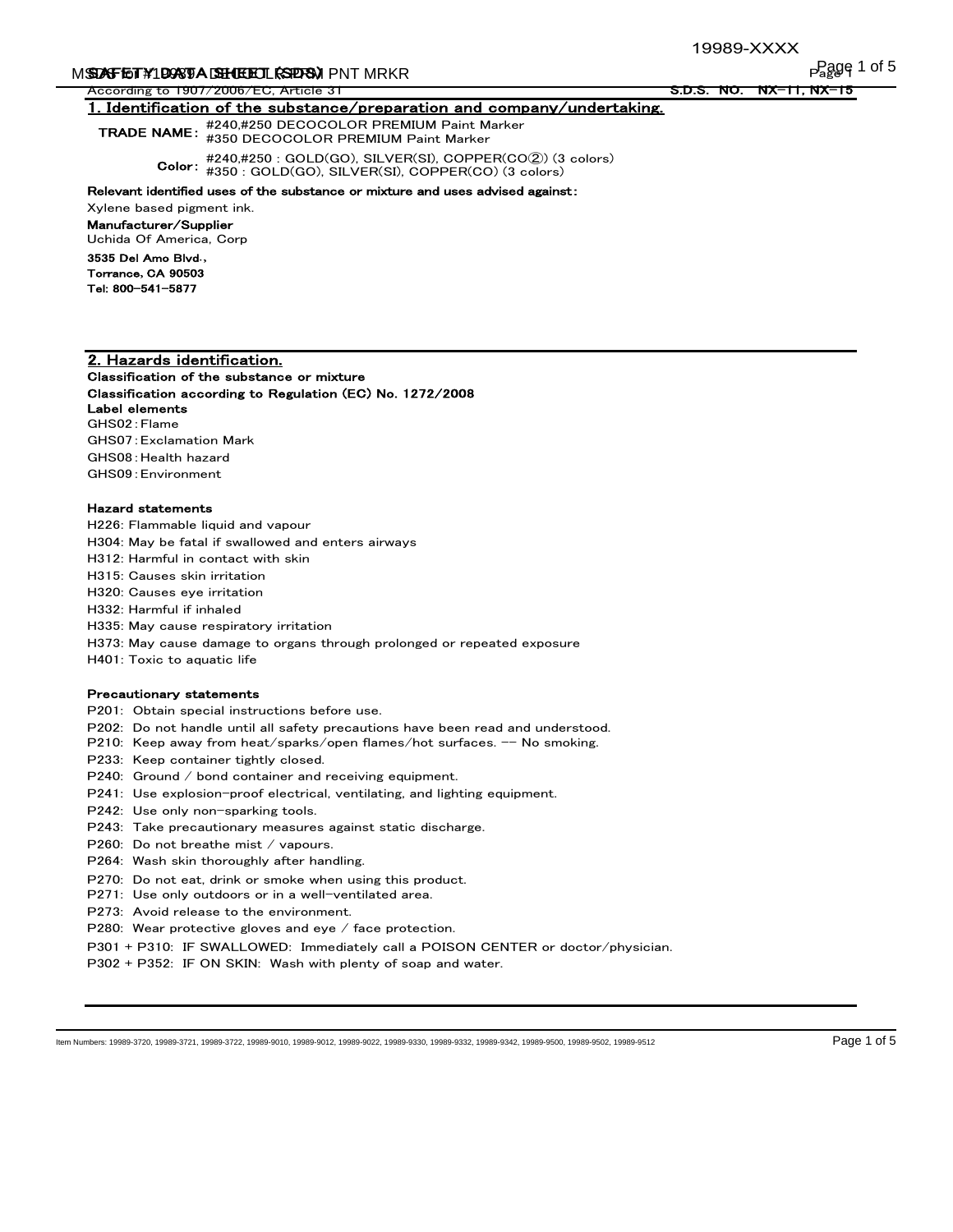# M**SDAFETY 1 DOSTA DEHUEDEL (SPD-S))** PNT MRKR

According to 1907/2006/EC, Article 31

P303 + P361 + P353: IF ON SKIN (or hair): Take off immediately all contaminated clothing.

- Rinse skin with water/shower.
- P304 + P340: IF INHALED: Remove person to fresh air and keep comfortable for breathing.

P305 + P351 + P338: IF IN EYES: Rinse cautiously with water for several minutes.

- Remove contact lenses, if present and easy to do. Continue rinsing.
- P308 + P313: IF exposed: Call a POISON CENTER or doctor/physician.

P314: Get Medical advice/attention if you feel unwell.

P331: Do NOT induce vomiting.

P332 + P313: If skin irritation occurs: Get medical advice/ attention.

P337 + P313: If eye irritation persists: Get medical advice/attention.

P362: Take off contaminated clothing. [As modified by IV ATP]

P370 + P378: In case of fire: Use water fog, foam, dry chemical or carbon dioxide (CO2) to extinguish.

P391: Collect spillage.

P403 + P235: Store in a well-ventilated place. Keep cool.

P405: Store locked up.

P501: Dispose of contents and container in accordance with local regulations.

# 3. Composition/information on ingredients.

# **Chemical characterization: Mixtures**

Description: Mixture of the substances listed below with nonhazardous additions.

| Chemical name | $%$ Range | <u>Cas</u>                    | <b>EINECS</b>                 | Description                                                    | GHS Symbols                  |
|---------------|-----------|-------------------------------|-------------------------------|----------------------------------------------------------------|------------------------------|
| Xvlene        | $25 - 55$ | <b>TRADE</b><br><b>SECRET</b> | <b>TRADE</b><br><b>SECRET</b> | H226, H304, H312,<br>H332, H335, H315,<br>H320(2B), H373, H401 | GHS02, GHS07<br>IGHS08、GHS09 |
| Pigments      | $10 - 40$ |                               |                               |                                                                |                              |

# SVHC

This product does not intentionally contain any Substance of Very High Concern (SVHC) on the European Chemicals Agency (ECHA) candidate list. Analysis There is no data.

# 4. First Aid measure.

| Description of first aid measures                  |                                                                                                                                                                              |  |  |  |
|----------------------------------------------------|------------------------------------------------------------------------------------------------------------------------------------------------------------------------------|--|--|--|
| After Inhalation                                   | Remove from exposure, rest and keep warm. In severe cases, seek medical attention.                                                                                           |  |  |  |
| After Skin Contact                                 | Drench the skin with plenty of water. Remove contaminated clothing and wash before<br>reuse. If irritation persists seek medical attention.                                  |  |  |  |
| <b>After Eve Contact</b><br><b>After Ingestion</b> | Irrigate thoroughly with water for at least 10 minutes. Obtain medical attention.<br>Wash out mouth with water. Do not induce vomiting.<br>Seek immediate medical attention. |  |  |  |
| <b>After Swallowing</b>                            | Seek immediate medical advice.                                                                                                                                               |  |  |  |

## Information for doctor

Most important symptoms and effects, both acute and delayed No further relevant information available. Indication of any immediate medical attention and special treatment needed No further relevant information available.

| 5. Fire fighting measures.                 |                                       |
|--------------------------------------------|---------------------------------------|
| Extinguishing media                        |                                       |
| Suitable Extinguishers                     | Dry chemical, Foam or Carbon dioxide. |
| Unsuitable Extinguishers                   | Water jet.                            |
| <b>Hazardous Combustion Products</b>       | CO, CO <sub>2</sub> , Smoke.          |
| <b>Special Equipment for Fire Fighting</b> | Self contained breathing apparatus.   |
|                                            |                                       |

Item Numbers: 19989-3720, 19989-3721, 19989-3722, 19989-9010, 19989-9012, 19989-9022, 19989-9330, 19989-9332, 19989-9342, 19989-9500, 19989-9502, 19989-9512 Page 2 of 5

<u>S.D.S. NO. NX-11, I</u>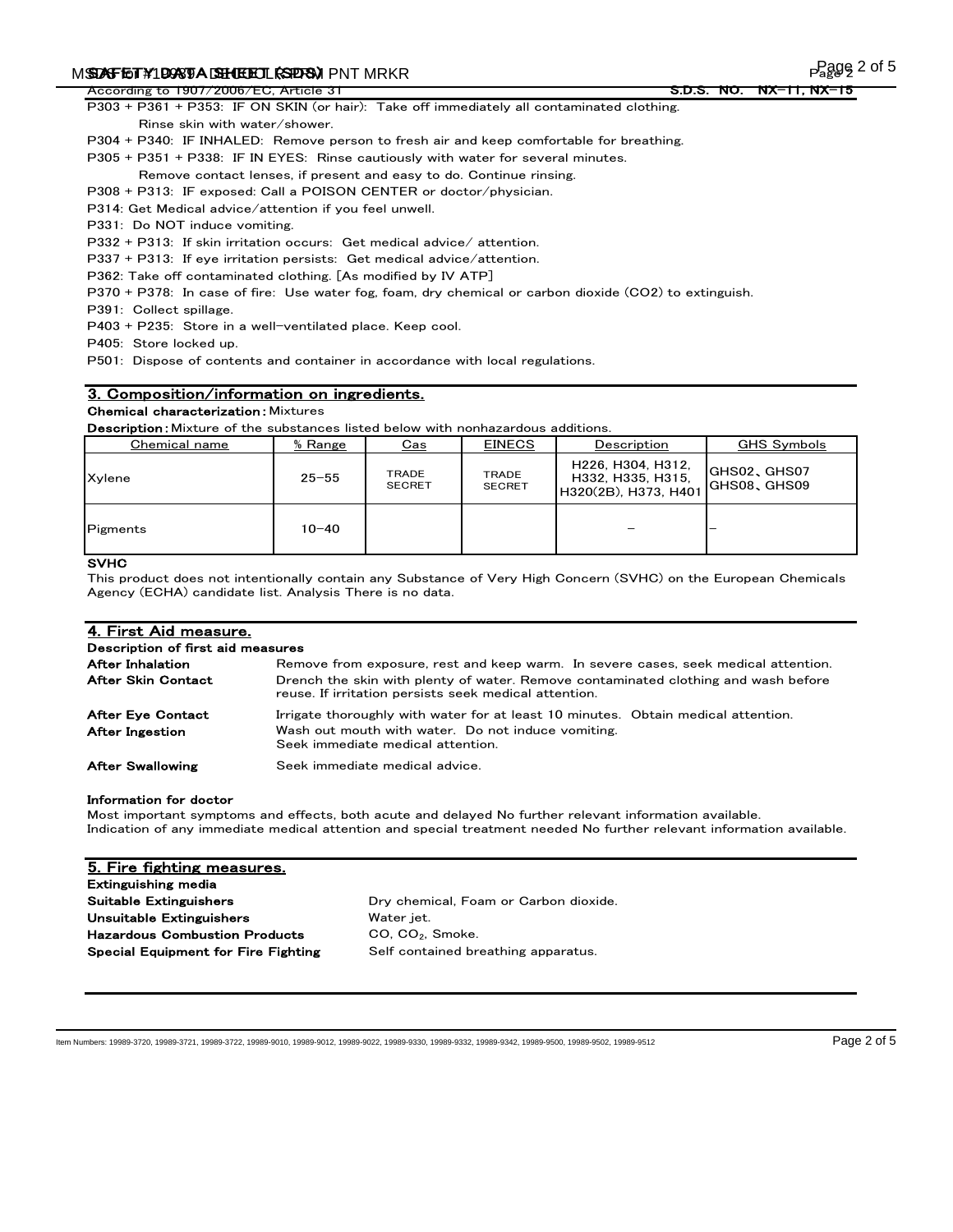According to 1907/2006/EC, Article 31

6. Accidental Release measures.

#### Personal precautions, protective equipment and emergency procedures

Wear protective equipment. Keep unprotected persons away.

Ensure adequate ventilation.

Keep away from ignition sources.

Environmental precautions:Do not allow to enter sewers/ surface or ground water.

#### Methods and material for containment and cleaning up

Ensure adequate ventilation.

Do not flush with water or aqueous cleansing agents.

Absorb with clay, dry sand, or other inert material. Do not use combustible materials such as sawdust. Place in a chemical waste container.

### Reference to other sections

See Section 7 for information on safe handling.

See Section 8 for information on personal protection equipment.

See Section 13 for disposal information.

### 7. Handling & Storage. Handling

#### Precautions for safe handling

Store in cool, dry place in tightly closed receptacles.

Ensure good ventilation/exhaustion at the workplace.

#### Information about protection against explosions and fires

Keep ignition sources away  $-$  Do not smoke.

Protect against electrostatic charges.

## Conditions for safe storage, including any incompatibilities Storage

Requirements to be met by storerooms and receptacles: Store in a cool location.

Further information about storage conditions

Keep receptacle tightly sealed. Store in cool, dry conditions in well sealed receptacles. Specific end use(s) No further relevant information available.

#### 8. Exposure Controls/personal protection.

Additional information about design of technical systems: No further data; see item 7.

#### Protective Measures

| Respiratory             | Wear self contained breathing apparatus.         |
|-------------------------|--------------------------------------------------|
| Hand                    | PVC or butyl rubber gloves.                      |
| Eve                     | Safety goggles.                                  |
| Skin                    | Overalls and boots.                              |
| <b>Hygiene Measures</b> | Always wash thoroughly after handling chemicals. |

#### Control parameters

| $CAS$ 1330-20-7 $Xv$ lene |                           |
|---------------------------|---------------------------|
| TLV-TWA                   | 100ppm A3 (o,m&p isomers) |
| TLV-STEL                  | 150ppm A4 (o,m&p isomers) |
|                           |                           |

Additional information: PEL = Permissible Exposure Limit (OSHA) TLV= Threshold Limit Value (ACGIH) OSHA= Occupational Safety and Health Administration ACGIH= American Conference of Governmental Industrial Hygienists

Item Numbers: 19989-3720, 19989-3721, 19989-3722, 19989-9010, 19989-9012, 19989-9022, 19989-9330, 19989-9332, 19989-9342, 19989-9500, 19989-9502, 19989-9512 Page 3 of 5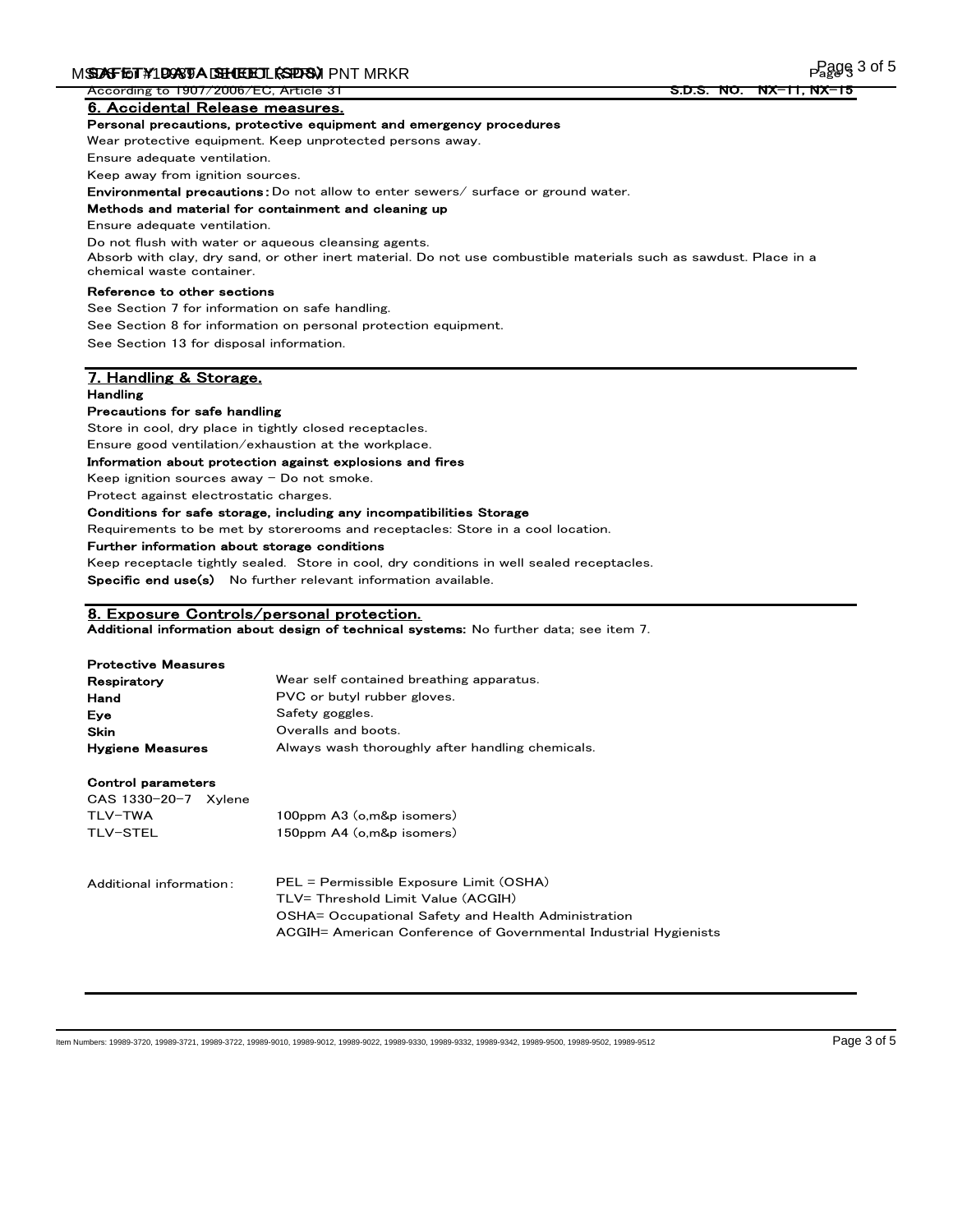According to 1907/2006/EC, Article 31

### 9. Physical & Chemical Properties. Information on basic physical and chemical properties

| <b>General Information</b>  |                                    |
|-----------------------------|------------------------------------|
| Appearance                  | Liauid                             |
| Odor                        | Petroleum solvent odor             |
| Boiling Point/range*        | $130 - 145^{\circ}$ C              |
| Freezing Point/range*       | $\leq$ -10 $^{\circ}$ C            |
| Flash Point*                | $27^{\circ}$ C(Closed cap)         |
| Auto-ignition temperature * | $300 - 400^{\circ}C$               |
| Explosive limits*           | $1.1 - 7.0$ Vol $%$                |
| Vapor Pressure <sup>*</sup> | n.d.                               |
| <b>Relative density</b>     | $0.9 - 1.5$                        |
| Solubility                  | Water: Slightly                    |
|                             | Solvent: Soluble in most solvents. |
| (*Solvent Data)             |                                    |
|                             |                                    |

## 10. Stability & Reactivity. Stability Stable under normal conditions. Known Hazardous reactions **None** Materials to avoid Conditions to avoid

Heat, high temperature and fire sources. Oxidizing agents. Hazardous decomposition products CO, CO<sub>2</sub>

# 11. Toxicological Information.

## Information on toxicological effects Acute toxicity

Low acute oral toxicity, however ingestion may cause systemic effects such as damage liver and kidneys which may become apparent later. High vapor concentrations are irritating to mucous membranes and the respiratory tract. Slight to moderate eye and skin irritant. No reported evidence of carcinogenic, mutagenic or adverse reproductive effects.

| 12. Ecological Information.        |                                                                                                                |
|------------------------------------|----------------------------------------------------------------------------------------------------------------|
| <b>Toxicity</b>                    |                                                                                                                |
| <b>Aquatic toxicity:</b>           | No further relevant information available.                                                                     |
| Additional ecological information: | Ecological data are not available.                                                                             |
| General notes                      |                                                                                                                |
|                                    | Do not allow undiluted product or large quantities of it to reach ground water, water course or sewage system. |
| Results of PBT and vPvB assessment |                                                                                                                |
| <b>PBT</b> : Not applicable.       |                                                                                                                |
| <b>vPvB</b> : Not applicable.      |                                                                                                                |
|                                    |                                                                                                                |
| 13. Disposal considerations.       |                                                                                                                |

## Waste treatment methods

#### Recommendation:

Must not be disposed of together with household garbage. Do not allow product to reach sewage system. Disposal must be made according to official regulations.

#### Uncleaned packagings

Recommendation:Disposal must be made according to official regulations.

Item Numbers: 19989-3720, 19989-3721, 19989-3722, 19989-9010, 19989-9012, 19989-9022, 19989-9330, 19989-9332, 19989-9342, 19989-9500, 19989-9502, 19989-9512 Page 4 of 5